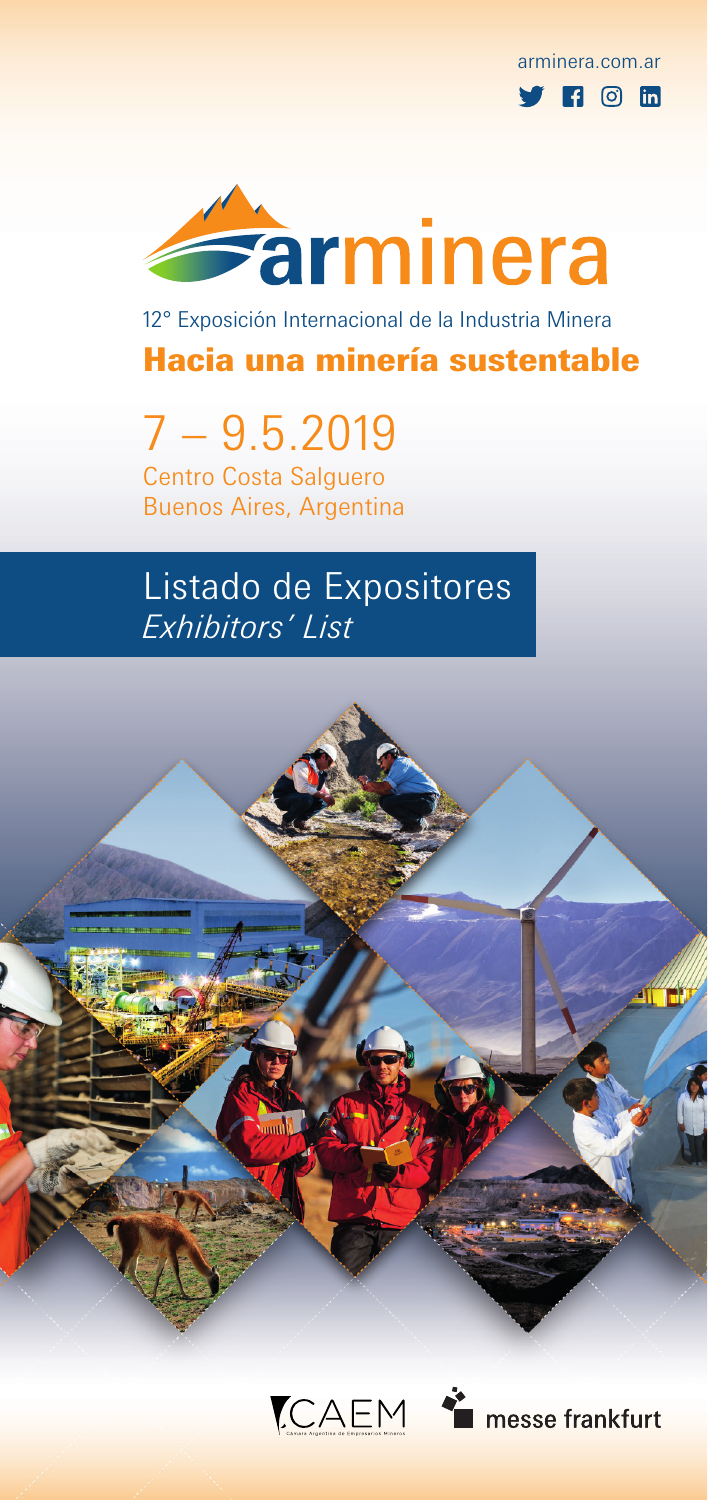## EXPOSITORES NACIONALES *NATIONAL EXHIBITORS*

| <b>ABBOTT</b>                                             | $1B - 30$                        |
|-----------------------------------------------------------|----------------------------------|
| ADM. GENERAL DE ICAA                                      | $3F - 20$                        |
| AGENCIA ARGENTINA DE INVERSIONES Y COMERCIO INTERNACIONAL | <b>BUSINESS</b><br><b>CENTER</b> |
| AGGREKO                                                   | $1C - 20$                        |
| AGRU KUNSTSTOFFTECHNIK GMBH                               | $3G - 09$                        |
| <b>AGUAS SRL</b>                                          | $3G - 09$                        |
| ALL PUMPS ARGENTINA                                       | $2C - 20$                        |
| ALMAR INTERNACIONAL DE ARGENTINA                          | $2D - 12$                        |
| <b>AMINCO</b>                                             | $3F - 02$                        |
| ARG                                                       | $1A - 01$                        |
| ARGENTEO MINING   ARGPEX                                  | $1C - 30$                        |
| ARGENTINA MINING 2020                                     | $2B - 33$                        |
| ASOCIACIÓN ARGENTINA DE INGENIEROS QUÍMICOS               | $1A - 43$                        |
| <b>ATA</b>                                                | $31 - 39$                        |
| <b>AUDEX</b>                                              | $2C - 20$                        |
| AUSTRALIAN TRADE AND INVESTMENT COMMISSION (AUSTRADE)     | 3 H - 22                         |
| <b>BAHCO</b>                                              | $1C - 33$                        |
| <b>BAIRES ANALITICA</b>                                   | $2C - 44$                        |
| <b>BANCO PROVINCIA</b>                                    | <b>SPONSOR</b><br><b>PLATINO</b> |
| BAREXCO S.R.L./ EDE MINING                                | $1A - 20$                        |
| <b>BERTOTTO BOGLIONE</b>                                  | $3H - 30$                        |
| <b>BLUE SKY URANIUM CORP</b>                              | $3 H - 10$                       |
| <b>BOART LONGYEAR ARGENTINA</b>                           | $3G - 17$                        |
| <b>BORINTECH</b>                                          | $1B - 39$                        |
| <b>BURGWARDT MINERA</b>                                   | $1C - 29$                        |
| <b>BUSTIN SOLUCIONES INDUSTRIALES</b>                     | $3G - 30$                        |
| C.P.1                                                     | $1D - 26$                        |
| <b>CALZADOS KAMET</b>                                     | $2C - 30$                        |

| CAMARA ARGENTINA DE EMPRESARIOS MINEROS (CAEM)                          | $1C - 10$  |
|-------------------------------------------------------------------------|------------|
| CAMARA ARGENTINA DE SEGURIDAD                                           | 2 E - 31   |
| CÁMARA DE LA PIEDRA DE LA PCIA. DE BUENOS AIRES                         | $31 - 41$  |
| CÁMARA EMPRESARIA DE MEDIO AMBIENTE                                     | $2B - 32$  |
| <b>CAMICRUZ</b>                                                         | $1B - 01$  |
| <b>CAPROMISA</b>                                                        | $3F - 48$  |
| <b>CARPAS D'ANGIOLA</b>                                                 | AL - 01    |
| <b>CEMINCOR</b>                                                         | $31 - 41$  |
| <b>CERRO CAZADOR</b>                                                    | $1B - 01$  |
| <b>CIMCC</b>                                                            | $3 H - 30$ |
| <b>CINTER</b>                                                           | $2D - 21$  |
| CIRIGLIANO                                                              | $1A - 11$  |
| CLUSTER INDUSTRIAL DE PETRÓLOE, GAS Y MINERÍA DE CÓRDOBA                | $3 H - 30$ |
| CO.FE.MIN.                                                              | $3F - 20$  |
| <b>COAMTRA</b>                                                          | $3G - 08$  |
| <b>COCCHIOLA</b>                                                        | $3 H - 03$ |
| <b>CONFECAT</b>                                                         | $2D - 29$  |
| <b>CONTRINI</b>                                                         | $3 H - 30$ |
| <b>COOKINS</b>                                                          | $2C - 02$  |
| DIRECCCIÓN DE MINERÍA DE SAN LUIS                                       | $3F - 20$  |
| DIRECCION DE MINERIA DE LA PAMPA                                        | $3F - 20$  |
| DIRECCIÓN DE MINERIA DE TUCUMÁN                                         | $3F - 20$  |
| DIRECCIÓN GENERAL DE MINAS Y GEOLOGÍA DE CHUBUT                         | $3F - 20$  |
| DIRECCIÓN GENERAL DE MINERÍA                                            | $3F - 20$  |
| DIRECCIÓN GRAL. DE MINERIA, GEOLOGIA Y SUELOS<br>DE SANTIAGO DEL ESTERO | $3F - 20$  |
| DIRECCIÓN PROVINCIAL DE MINERÍA DE BUENOS AIRES                         | $3F - 20$  |
| DIRECCIÓN PROVINCIAL DE MINERIA DE NEUQUEN                              | $3F - 20$  |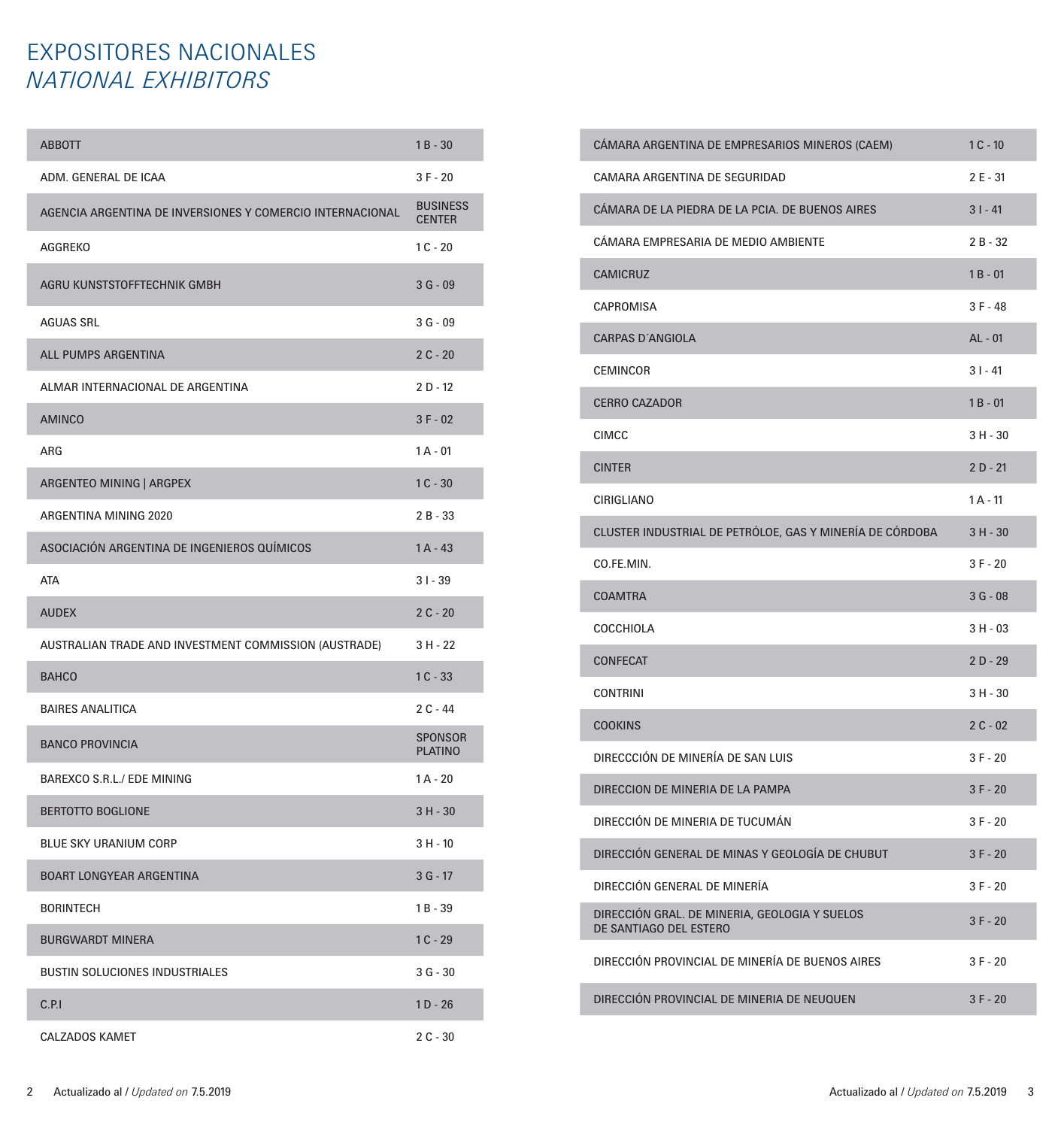| DIRECTOR DE INDUSTRIA, HIDROCARBUROS Y MINERIA - FORMOSA | 3 F - 20                       |
|----------------------------------------------------------|--------------------------------|
| <b>DISCUALCO</b>                                         | $2B - 02$                      |
| <b>DOMESHELTER</b>                                       | $3 H - 21$                     |
| <b>DSI UNDERGROUND</b>                                   | $1A - 18$                      |
| <b>ECO MINERA</b>                                        | $31 - 07$                      |
| <b>EDIGAR</b>                                            | $2C - 46$                      |
| EL INVERSOR ENERGÉTICO & MINERO                          | 2 E - 47                       |
| EL PREGON MINERO - EDITORIAL RN                          | $31 - 05$                      |
| EMBAJADA DE AUSTRIA - OFICINA COMERCIAL                  | 2 E - 41                       |
| <b>EMBAJADA DE ISRAEL</b>                                | $3F - 12$                      |
| <b>ENERGOLD GROUP</b>                                    | $3 H - 10$                     |
| <b>EPIROC</b>                                            | <b>SPONSOR</b><br><b>PLATA</b> |
| <b>EPP Y MAS</b>                                         | $1B - 38$                      |
| <b>EQUIPMENT</b>                                         | $1 D - 01$                     |
| <b>FADICAD S.A</b>                                       | $3 H - 30$                     |
| <b>FERNANDEZ INSUA</b>                                   | $31 - 24$                      |
| FILO DEL SOL EXPLORACION                                 | $3 H - 10$                     |
| <b>FLUIDOS TECNICOS</b>                                  | $3 H - 05$                     |
| <b>FOMICRUZ S.E</b>                                      | $3 H - 11$                     |
| <b>GAUSS INGENIERÍA</b>                                  | $1B - 42$                      |
| <b>GEMERA</b>                                            | $3 H - 10$                     |
| <b>GRUPO AGV</b>                                         | $3 H - 10$                     |
| <b>HC PUMPER</b>                                         | 2 E - 45                       |
| <b>IMDEX AMC REFLEX</b>                                  | $1A - 44$                      |
| <b>INBELT</b>                                            | $1C - 41$                      |
| <b>INDUSTRIAL BELGRANO</b>                               | $1D - 24$                      |
| INDUSTRIAS JUAN F. SECCO S.A                             | $1C - 21$                      |

| INSTITUTO ARGENTINO DE NORMALIZACIÓN Y CERTIFICACIÓN  | $1A - 04$  |
|-------------------------------------------------------|------------|
| INSTITUTO SUPERIOR TECNOLÓGICO MENDOZA                | 2 E - 48   |
| INSTITUTO TÉCNICO SUPERIOR INGENIERO JACOBACCI        | $2E - 48$  |
| <b>INTERNATIONAL CARGO</b>                            | 1 B - 41   |
| <b>IPH</b>                                            | $1A - 30$  |
| <b>ISEMAR</b>                                         | $1A - 28$  |
| KAESER COMPRESORES DE ARGENTINA                       | $2E - 10$  |
| <b>KLUBER LUBRICATION ARGENTINA</b>                   | $2B - 30$  |
| <b>KRK LATINOAMERICANA</b>                            | $1A - 29$  |
| LEISTER - HELING                                      | 3 G - 43   |
| <b>LIEBHERR</b>                                       | $1C - 11$  |
| <b>MACATA</b>                                         | 3 H - 21   |
| <b>MANSFIELD MINERA</b>                               | $3 H - 10$ |
| <b>MARLEW</b>                                         | 2 E - 21   |
| <b>MARSH</b>                                          | $2C - 31$  |
| <b>MATO LATAM</b>                                     | $3G - 39$  |
| <b>MECANICAD</b>                                      | $1A - 01$  |
| <b>METALURGICA CYG</b>                                | $3 H - 30$ |
| <b>MINERA AGUILAR</b>                                 | $1D - 18$  |
| <b>MINERA ANDES</b>                                   | $1B - 01$  |
| MINERA ANDINA DEL SOL                                 | $2B - 15$  |
| MINERA DON NICOLAS                                    | 1 B - 01   |
| <b>MINERA SANTA CRUZ</b>                              | $1B - 01$  |
| MINETECH                                              | $1D - 22$  |
| <b>MINING PRESS - ENERNEWS</b>                        | $3G - 13$  |
| MINISTERIO DE EDUCACIÓN CIENCIA Y TECNOLOGÍA DE SALTA | 2 E - 48   |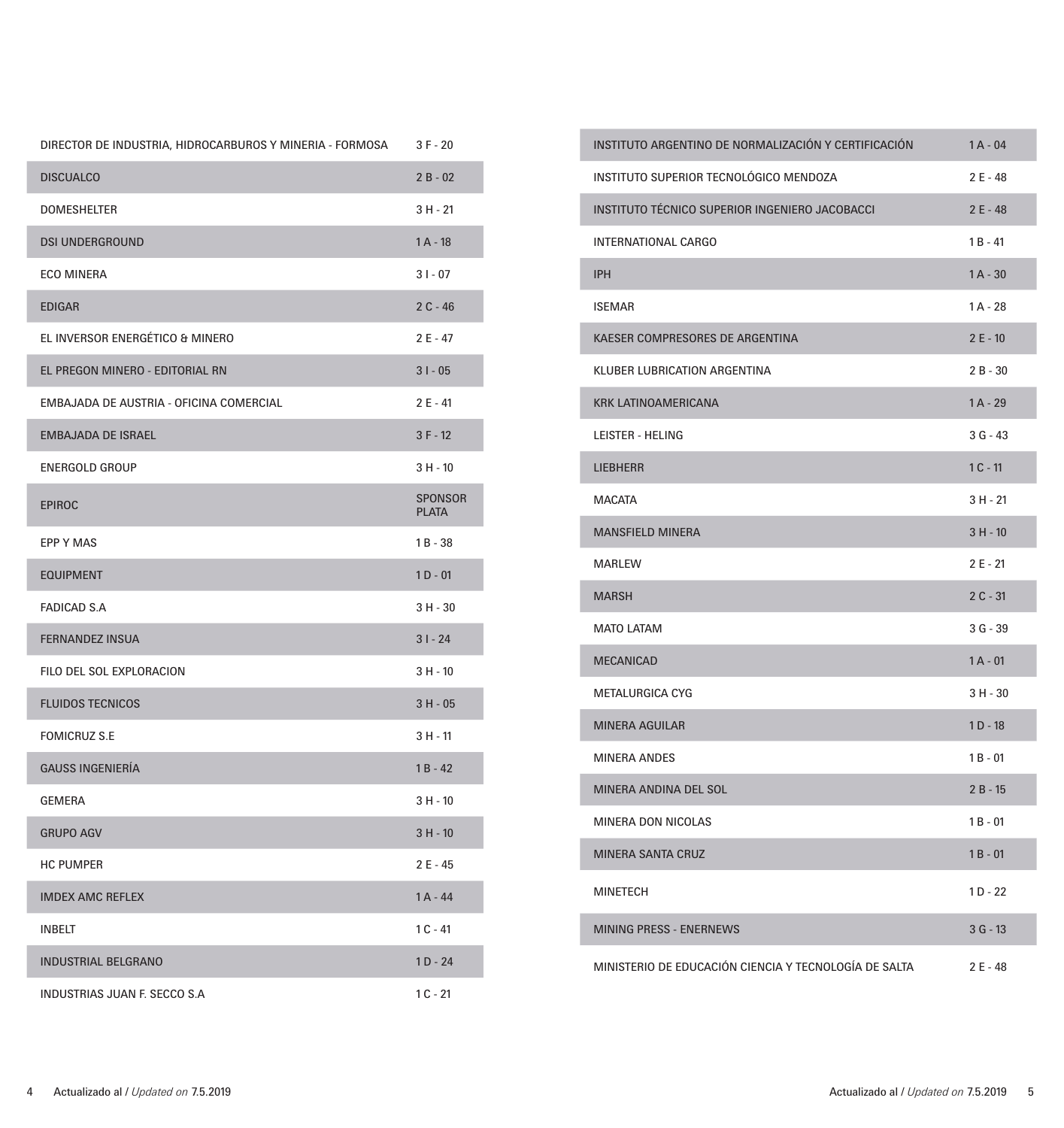| MINISTERIO DE INDUSTRIA DE MISIONES                                     | $3F - 20$  |
|-------------------------------------------------------------------------|------------|
| MINISTERIO DE LA PRODUCCION COMERCIO E INDUSTRIA<br>DE SANTA CRUZ       | $3F - 20$  |
| MINISTERIO DE MINERIA DE SAN JUAN                                       | $3F - 20$  |
| MNISTERIO DE AGRICULTURA, GANADERIA Y RECURSOS<br>NATURALES DE SANTA FE | $3F - 20$  |
| <b>MOBIL</b>                                                            | $3F - 30$  |
| <b>MONTAGNE OUTDOORS</b>                                                | $2C - 21$  |
| <b>MULTIRADIO</b>                                                       | $31 - 01$  |
| NETZSCH ARGENTINA                                                       | $3 H - 39$ |
| <b>NEWMONT GOLDCORP</b>                                                 | $1C - 40$  |
| <b>NOVASUR</b>                                                          | $1 D - 21$ |
| OFICINA COMERCIAL DEL PERÚ EN ARGENTINA                                 | $2B - 20$  |
| ORGANISMO LATINOAMERICANO DE MINERÍA - OLAMI                            | $2E - 48$  |
| <b>ORICA ARGENTINA</b>                                                  | $3 H - 23$ |
| <b>ORTIZ FISCHER</b>                                                    | $2D - 05$  |
| <b>O-TEK ARGENTINA</b>                                                  | $1A - 38$  |
| PANORAMA MINERO                                                         | 3 G - 11   |
| <b>PRENTEX</b>                                                          | $2D - 25$  |
| RAPPACHIANI LONAS                                                       | 3 H - 30   |
| <b>REPAS</b>                                                            | $2B - 23$  |
| REVISTA ENERGÍA EN MOVIMIENTO                                           | $31 - 15$  |
| REVISTA MANTENIMIENTO ENERGETICO                                        | $3G - 31$  |
| REVISTA MEGAINDUSTRIA                                                   | $2B - 31$  |
| REVISTA METALMECÁNICA ARGENTINA                                         | $1A - 41$  |
| REVISTA PRENSA ENERGÉTICA                                               | $3 F - 31$ |
| <b>RHEEM ARGENTINA</b>                                                  | $31 - 21$  |
| <b>ROBERT BOSCH</b>                                                     | $3 H - 31$ |
| <b>ROCASUR</b>                                                          | $2B - 05$  |

| <b>RUNCO</b>                                   | 1 B - 21   |
|------------------------------------------------|------------|
| <b>RUSCONI HNOS</b>                            | $1B - 20$  |
| <b>SANDPIPER</b>                               | $2C - 20$  |
| <b>SANDVIK</b>                                 | $2C - 10$  |
| <b>SCANIA ARGENTINA</b>                        | 3 F - 45   |
| SECRETARIA DE MINERIA CORDOBA                  | $3F - 20$  |
| SECRETARIA DE MINERIA DE CATAMARCA             | 3 F - 20   |
| SECRETARIA DE MINERÍA DE ENTRE RÍOS            | $3F - 20$  |
| SECRETARIA DE MINERIA DE RIO NEGRO             | $3F - 20$  |
| SECRETARIA DE MINERIA DE SALTA                 | $3F - 20$  |
| SECRETARIA DE MINERIA DE TIERRA DEL FUEGO      | $3F - 20$  |
| SECRETARIA DE MINERIA E HIDROCARBUROS DE JUJUY | $3F - 20$  |
| SECRETARIA DE MINERIA Y ENERGIA DE LA RIOJA    | $3F - 20$  |
| <b>SEGEMAR</b>                                 | $3F - 20$  |
| SEGOD                                          | $3G - 30$  |
| SERVICIOS ELECTROMECANICOS                     | $3 H - 30$ |
| <b>SERVICIOS VIALES</b>                        | $1B - 31$  |
| <b>SG LASER</b>                                | $2E - 43$  |
| SIDES INGENIERÍA                               | $3H - 30$  |
| <b>SLURRYPRO</b>                               | $2C - 20$  |
| <b>SSAB</b>                                    | $1C - 31$  |
| SUBSECRETARIA DE ENERGIA Y MINERIA DE MENDOZA  | $3F - 20$  |
| SUBSECRETARÍA DE RECURSOS NATURALES            | $3F - 20$  |
| <b>TECHNIFLO</b>                               | $2C - 20$  |
| <b>TECIN MINERIA</b>                           | $1 D - 10$ |
| THYSSENKRUPP INDUSTRIAL SOLUTIONS ARGENTINA    | $3F - 41$  |
| TORLETTI - HIDRAR                              | 3H - 30    |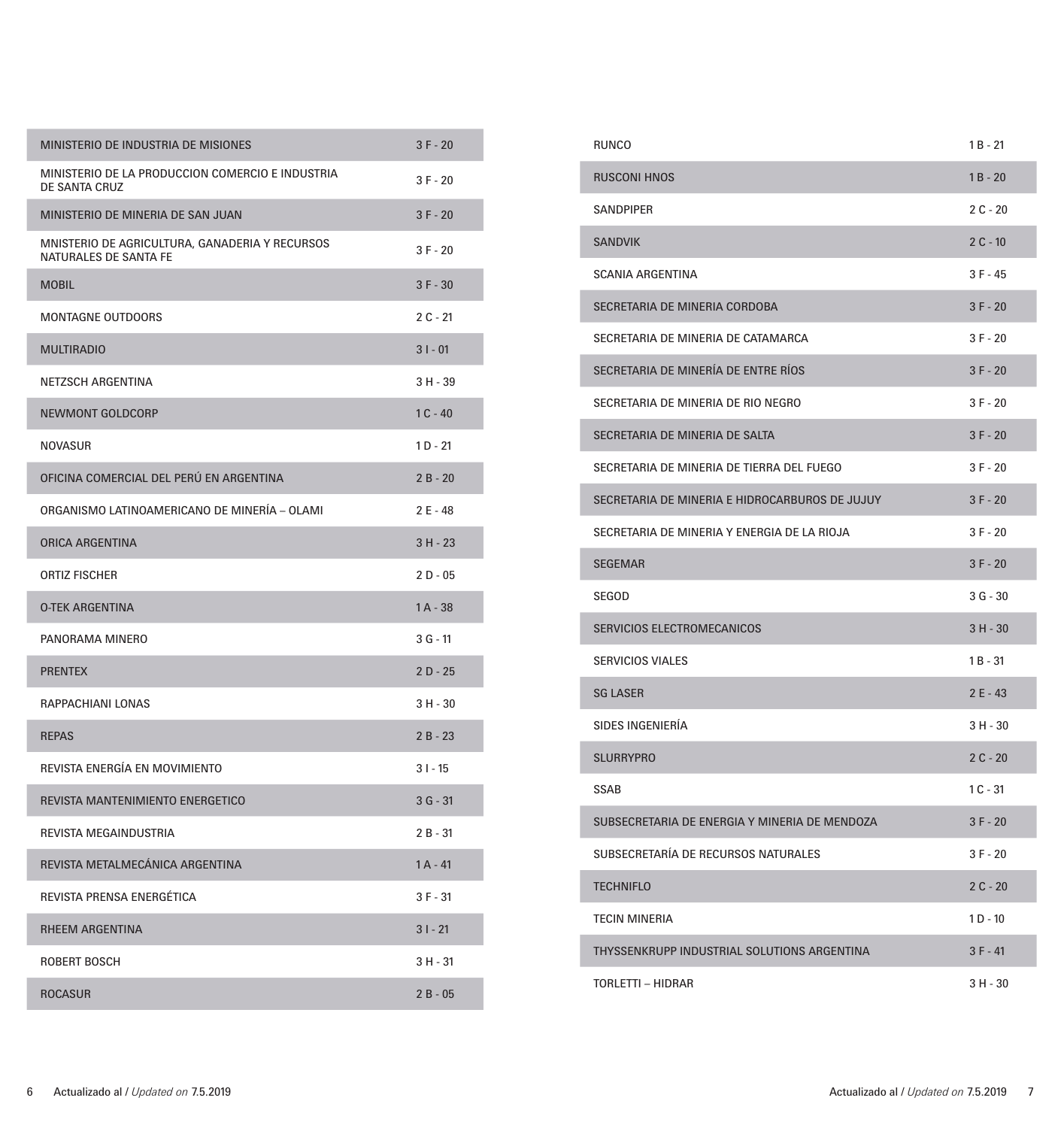| EXPOSITORES INTERNACIONALES     |
|---------------------------------|
| <i>INTERNATIONAL EXHIBITORS</i> |

| TORO                                                | $2C - 20$  |
|-----------------------------------------------------|------------|
| UNIVERSIDAD AUSTRAL                                 | $2E - 48$  |
| UNIVERSIDAD DE BUENOS AIRES                         | $2E - 48$  |
| UNIVERSIDAD DE CATAMARCA                            | $2E - 48$  |
| UNIVERSIDAD DE LA PLATA                             | $2E - 48$  |
| UNIVERSIDAD DE SAN MARTÍN - UNSAM                   | $2E - 48$  |
| UNIVERSIDAD DEL COMAHUE                             | $2E - 48$  |
| UNIVERSIDAD NACIONAL DE CÓRDOBA                     | $2E - 48$  |
| UNIVERSIDAD NACIONAL DE CUYO                        | $2E - 48$  |
| UNIVERSIDAD NACIONAL DE JUJUY                       | $2E - 48$  |
| UNIVERSIDAD NACIONAL DE LA PATAGONIA AUSTRAL        | $2E - 48$  |
| UNIVERSIDAD NACIONAL DE LA PATAGONIA SAN JUAN BOSCO | $2E - 48$  |
| UNIVERSIDAD NACIONAL DE LA RIOJA                    | $2E - 48$  |
| UNIVERSIDAD NACIONAL DE SAN JUAN                    | 2 E - 48   |
| UNIVERSIDAD NACIONAL DE SAN LUIS                    | $2E - 48$  |
| UNIVERSIDAD NACIONAL DE TUCUMÁN                     | $2E - 48$  |
| UNIVERSIDAD NACIONALD DE SALTA                      | $2E - 48$  |
| <b>VALVTRONIC</b>                                   | $2E - 09$  |
| <b>VERDERFLEX</b>                                   | $2C - 20$  |
| <b>WORLEY</b>                                       | $3H - 20$  |
| YAMANA GOLD-ESTELAR RESOURCES                       | $2E - 30$  |
| YARD SPORT                                          | $3 H - 21$ |
| <b>YPF</b>                                          | $2B - 10$  |

| <b>AIRTEC</b>                            | $2B - 20$ |
|------------------------------------------|-----------|
| C&V INTERNATIONAL                        | $2B - 20$ |
| <b>CORROSION ENGINEERING</b>             | $31 - 09$ |
| DATAMINE SOFTWARE                        | $3F - 33$ |
| <b>DSIT</b>                              | $3F - 12$ |
| DÜCHTING PUMPEN                          | $2C - 33$ |
| <b>ERAL-CHILE</b>                        | $2D - 18$ |
| <b>FABERTEK</b>                          | $2B - 20$ |
| <b>FAMESA EXPLOSIVOS</b>                 | $2B - 20$ |
| <b>FUCSA</b>                             | $2B - 20$ |
| <b>IAI</b>                               | $3F - 12$ |
| <b>INTEGRITY METER</b>                   | $3F - 12$ |
| <b>LININGS</b>                           | $2B - 20$ |
| <b>MATO</b>                              | $3G - 39$ |
| <b>MINING MEDIA INTERNATIONAL</b>        | $2C - 06$ |
| <b>NON-EXPLO WORLD SARL</b>              | $2E - 46$ |
| <b>OCTOPUS</b>                           | $3F - 12$ |
| PADLEY AND VENABLES LTD                  | $2E - 01$ |
| <b>PANELAIS PRODUCCIONES</b>             | $3G - 41$ |
| <b>ROBIT</b>                             | $3G - 15$ |
| RÖDER HTS HÖCKER GMBH                    | $AL - 01$ |
| <b>RST SOLUTIONS</b>                     | $31 - 14$ |
| SHANDONG SHENGYE GRINDING BALL CO., LTD. | $2E - 49$ |
| <b>VICTAULIC</b>                         | $31 - 04$ |
| <b>WATERGEN</b>                          | $3F - 12$ |